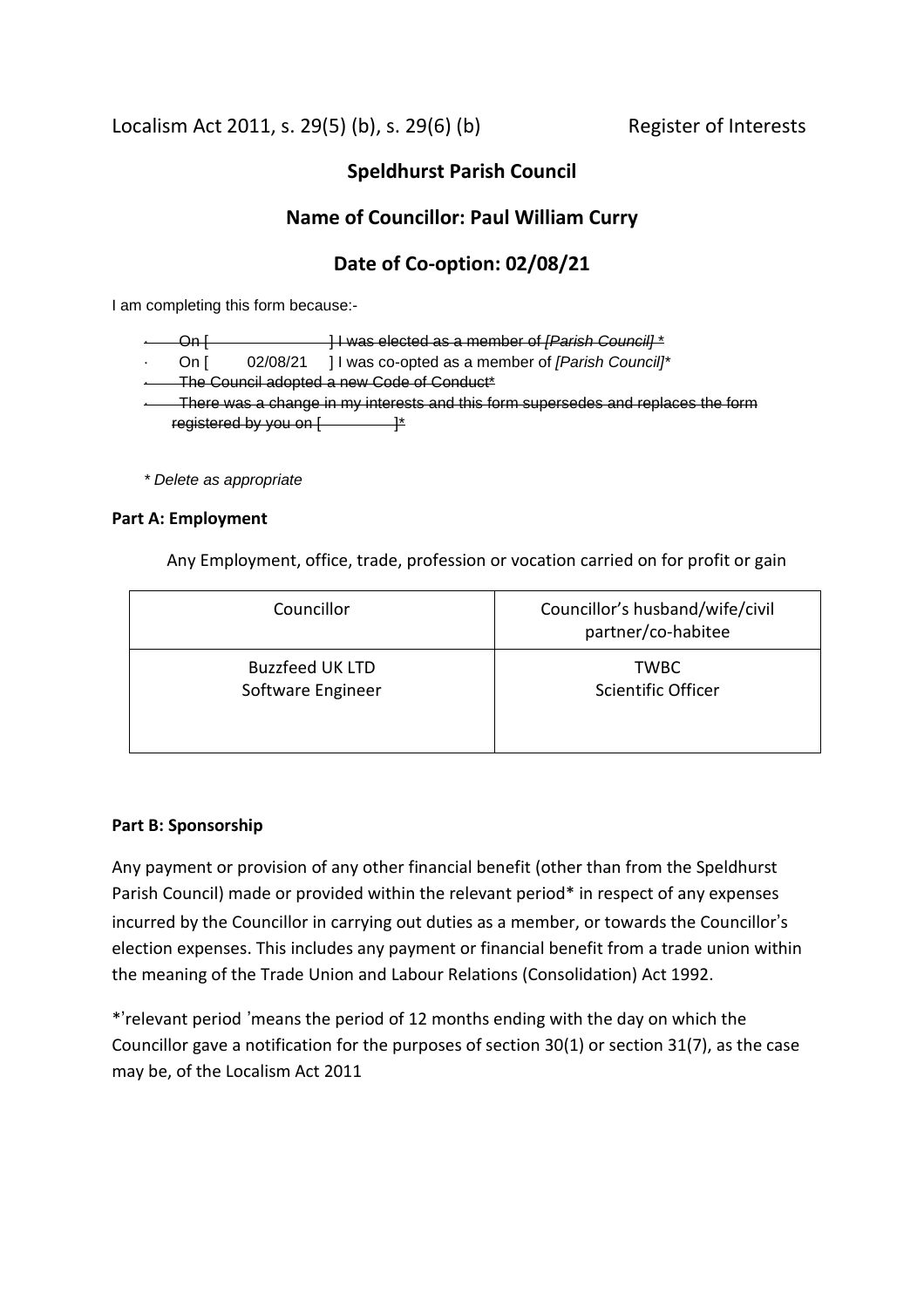None

## **Part C: Contracts**

 Any contract which is made between the relevant person (or a body in which the relevant person has a beneficial interest\*) and Speldhurst Parish Council

- (a) Under which goods or services are to be provided or works are to be executed; and
- (b) Which has not been fully discharged

\*"body in which the relevant person has a beneficial interest" means a firm in which the relevant person is a partner or a body corporate of which the relevant person is a director, or in the securities of which the relevant person has a beneficial interest;

"director" includes a member of the committee of management of an industrial and provident society;

| Councillor | Councillor's husband/wife/civil<br>partner/co-habitee |
|------------|-------------------------------------------------------|
| None       | None                                                  |

## **Part D: Land**

Any beneficial interest in land\* which is within the area of the Speldhurst Parish Council

\*"land excludes an easement, servitude, interest or right in or over land which does not carry with it a right for the relevant person (alone or jointly with another) to occupy the land or receive income

| Councillor          | Councillor's husband/wife/civil<br>partner/co-habitee |
|---------------------|-------------------------------------------------------|
| The Old Post Office | The Old Post Office                                   |
| Barden Road         | Barden Road                                           |
| Speldhurst          | Speldhurst                                            |
| <b>TN3 OPS</b>      | TN3 OPS                                               |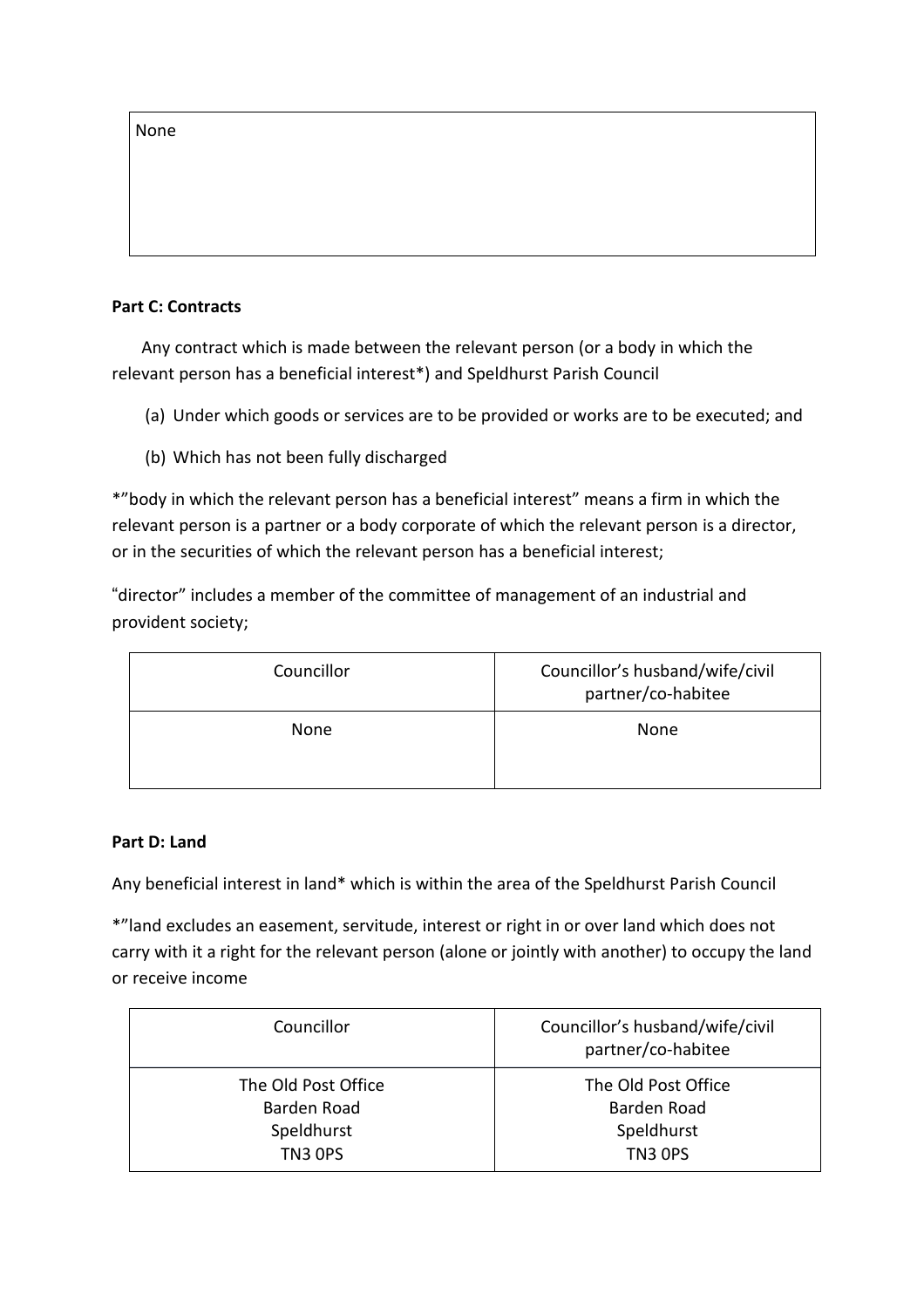## **Part E: Licences**

Any licence (alone or jointly with others) to occupy land\* in the area of the relevant authority for a month or longer

\*" land excludes an easement, servitude, interest or right in or over land which does not carry with it a right for the relevant person (alone or jointly with another) to occupy the land or to receive income

| Councillor | Councillor's husband/wife/civil<br>partner/co-habitee |
|------------|-------------------------------------------------------|
| None       | None                                                  |

## **Part F: Corporate Tenancies**

Any tenancy where-

- (a) The landlord is Speldhurst Parish Council and
- (b) The tenant is a body in which the relevant person has a beneficial interest

\*"body in which the relevant person has a beneficial interest" means a firm in which the relevant person is a partner or a body corporate of which the relevant person is a director, or in the securities of which the relevant person has a beneficial interest.

"director" includes a member of the committee of management of an industrial and provident society

"securities" means shares, debentures, debenture stock, loan stock, bonds, units of a collective investment scheme within the meaning of the Financial Services and Markets Act 2000 and other securities of any description, other than money deposited with a building society

| Councillor | Councillor's husband/wife/civil<br>partner/co-habitee |
|------------|-------------------------------------------------------|
| None       | None                                                  |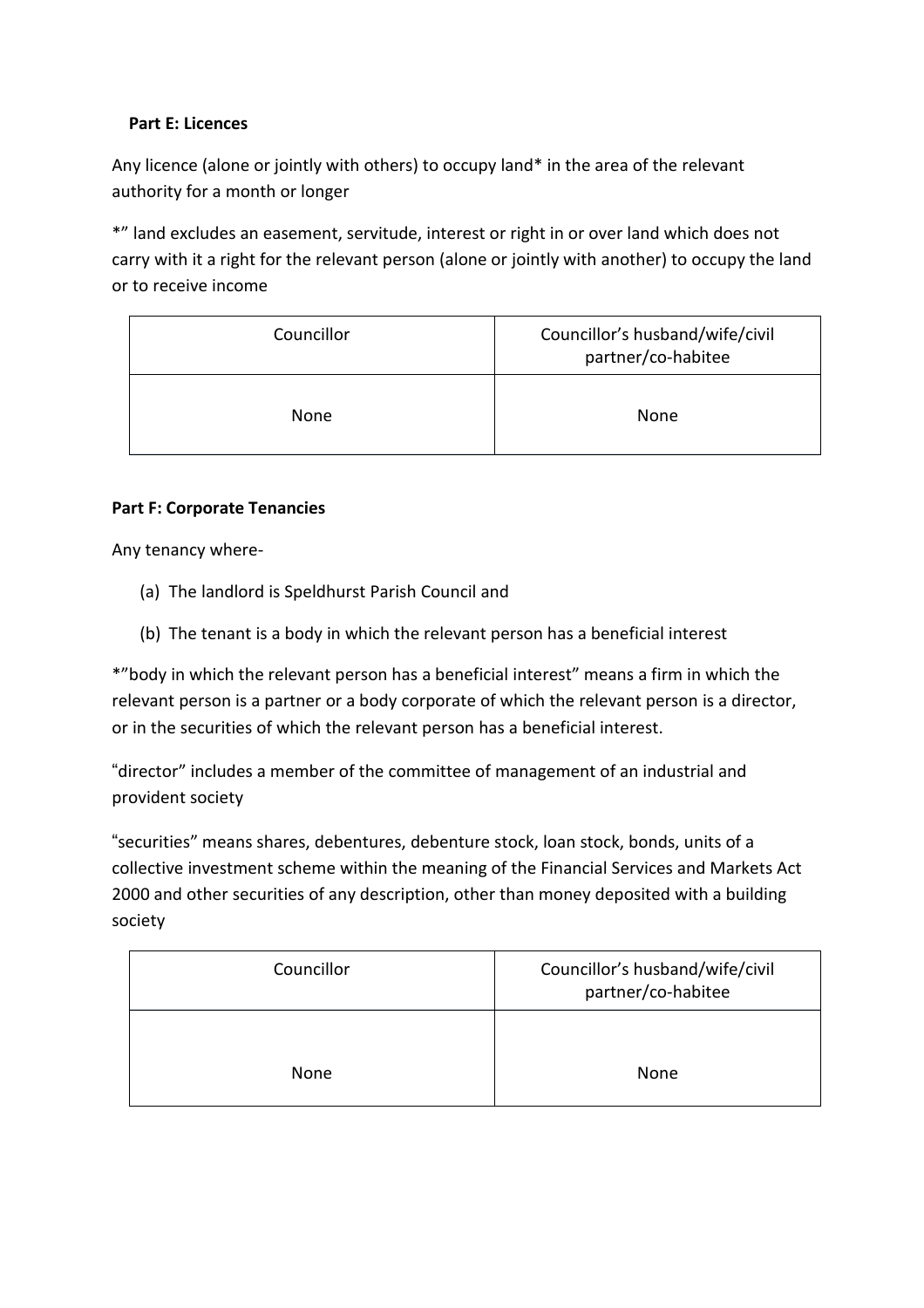## **Part G: Securities**

Any beneficial interest in securities\* of a body where –

(a) That body has a place of business or land in the area of Speldhurst Parish Council and

(b) Either –

(1) The total nominal value of the securities exceeds £25,000 (face value) or one hundredth  $(1/100<sup>th</sup>)$  of the total issued share capital of that body; or

(2) If the share capital of that body is more than one class, the total nominal value of the shares of any one class in which the relevant person has a beneficial interest exceeds one hundredth of the total issued share capital of that class

"securities" means shares, debentures, debenture stock, loan stock, bonds, units of a collective investment scheme within the meaning of the Financial Services and Markets Act 2000 and other securities of any description, other than money deposited with a building society

| Councillor | Councillor's husband/wife/civil<br>partner/co-habitee |
|------------|-------------------------------------------------------|
| None       | None                                                  |

# **FOR COMPLETION BY THE MEMBER**

To the best of my knowledge, the information given in this form is complete and correct.

Signed: Paul Curry **Date: 10 Sept 2021** 

## **Return this form direct to the Monitoring Officer:**

**[Monitoring.Officer@Tunbridgewells.gov.uk](mailto:Monitoring.Officer@Tunbridgewells.gov.uk)**

## **FOR COMPLETION BY THE MONITORING OFFICER**

This declaration has been registered by me:

Signed: Date: 2nd November 2021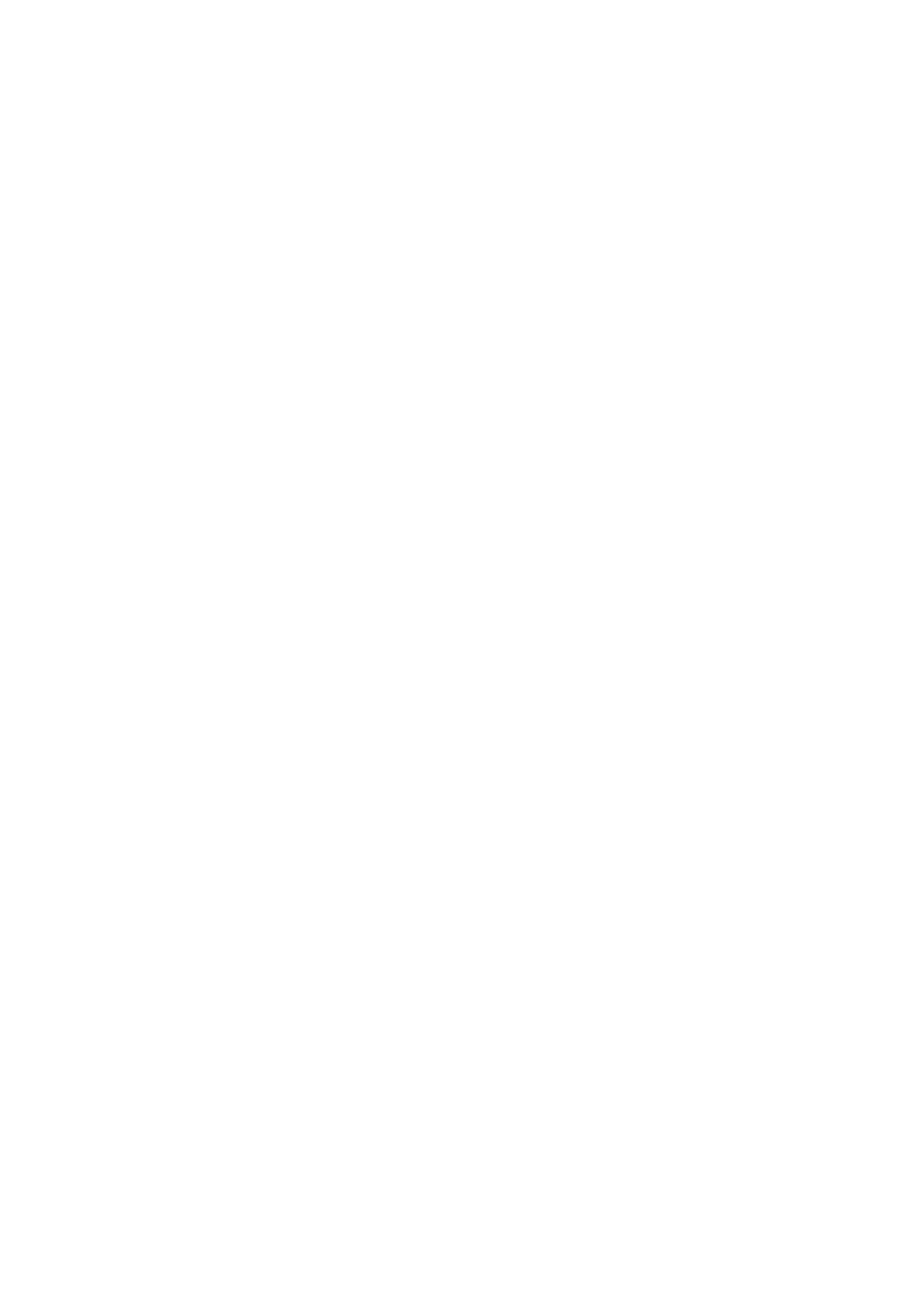## **EXPLANATORY NOTES:**

#### **1. Employment -** detail:

- (a) the nature of every employment, business, office, trade, profession or vocation that you or your husband/wife/civil partner or a person with whom you are living as husband/wife or as if you are civil partners have, with a short description of the job concerned
- (b) the name and address of the employer
- (c) if you or your husband/wife/civil partner or a person with whom you are living as husband/wife or as if you are civil partners, are employed by a company, the name and address of the company paying your or their wages or salary, not that of the ultimate holding company
- (d) the name and address of any company for which you or your husband/wife/civil partner or a person with whom you are living as husband/wife or as if you are civil partners, are a paid director
- (e) the name and address of any firm in which you or your husband/wife/civil partner or a person with whom you are living as husband/wife or as if you are civil partners have, are a partner.
- (f) where you or your husband/wife/civil partner or a person with whom you are living as husband/wife or as if you are civil partners hold an office, the name of the person or body which appointed you or your husband/wife/civil partner or a person with whom you are living as husband/wife or as if you are civil partners.

If you consider that the disclosure of the details of any of your interests could lead to you, or a person connected with you, being subject to violent or intimidation (e.g. certain scientific research or the Special Forces), and you would like to withhold these details from the register of interests, please provide this information to the Monitoring Officer and explain your concerns regarding the disclosure of the sensitive information, including why it is likely to create such a risk. If the Monitoring Officer agrees, the information will not be included in copies of the register made available for inspection, or any published version of the register.

1. **Sponsorship** - Name any person or body (other than the Council) who has made a payment to you in respect of your election or any expenses you have incurred in carrying out your duties as a Member.

**3. Contracts with Speldhurst Parish Council** - Describe the subject matter and the length of all contracts (goods, services or works) which are not fully discharged:

- (a) between you or your husband/wife/civil partner or a person with whom you are living as husband/wife or as if you are civil partners, and the Council;
- (b) between you and a firm in which you are a partner, or a company of which you are a paid director or a corporate body in which you have shares of a value described in para. 7 below;
- (c) between your husband/wife/civil partner or a person with whom you are living as husband/wife or as if you are civil partners and a firm in which they are a partner, or a company of which they are a paid director or a corporate body in which they have shares of a value described in para. 7 below.

**4. Land** - The address or a brief description of the property (e.g. houses, land and buildings) in the area of Speldhurst, which you or your husband/wife/civil partner or a person with whom you are living